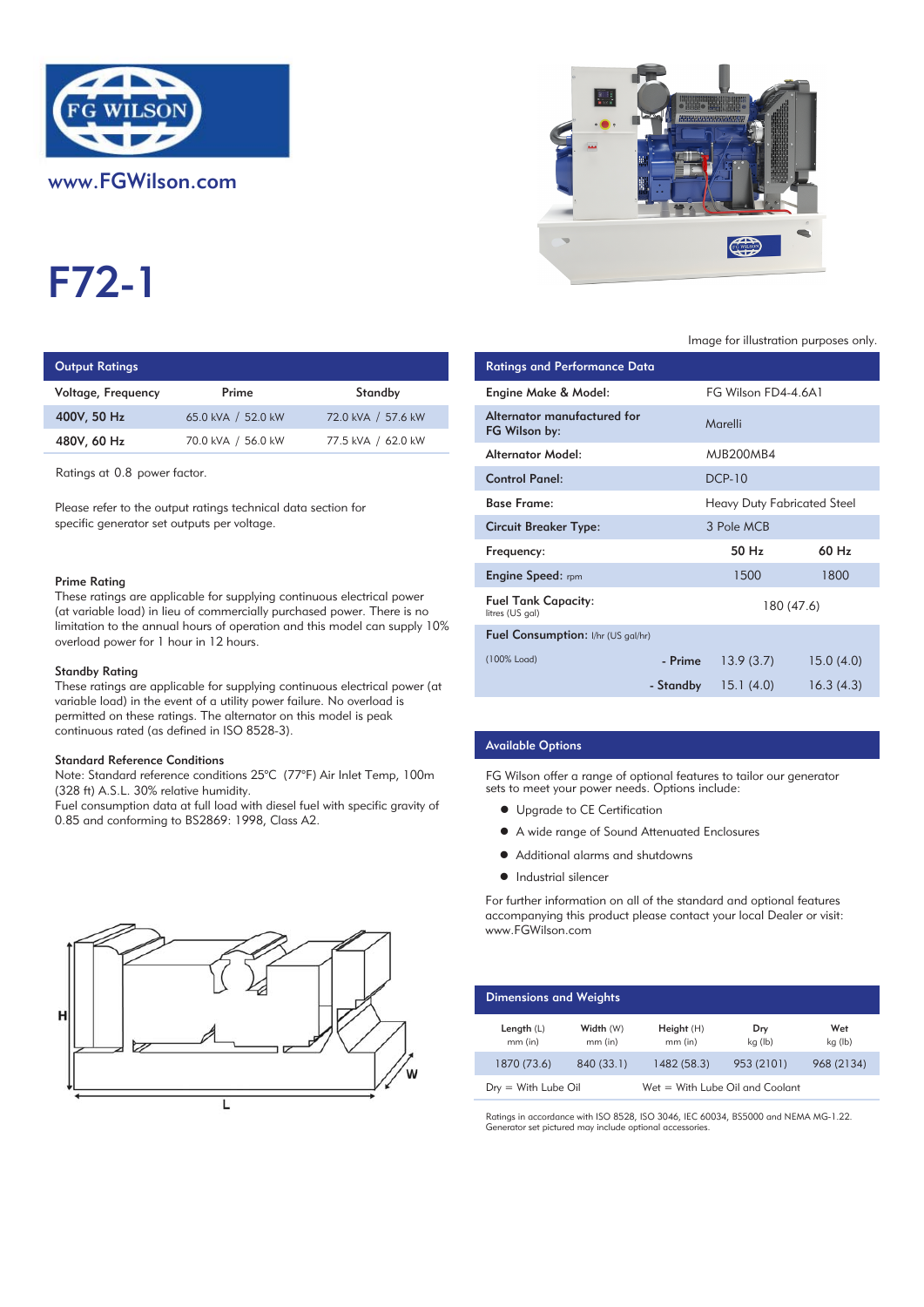| <b>Engine Technical Data</b>                                |                        |                         | <b>Air Systems</b>               |
|-------------------------------------------------------------|------------------------|-------------------------|----------------------------------|
| No. of Cylinders / Alignment:                               |                        | 4 / In Line             | Air Filter Ty                    |
| Cycle:                                                      |                        | 4 Stroke                | <b>Combustion</b>                |
| Bore / Stroke: mm (in)                                      |                        | 108.0 (4.3)/125.0 (4.9) |                                  |
| Induction:                                                  |                        | Turbocharged            |                                  |
| <b>Cooling Method:</b>                                      |                        | Water                   | Max. Comb<br><b>Restriction:</b> |
| <b>Governing Type:</b>                                      |                        | Electronic              |                                  |
| <b>Governing Class:</b>                                     |                        | ISO 8528 G2             |                                  |
| <b>Compression Ratio:</b>                                   |                        | 17:1                    | <b>Cooling Sys</b>               |
| Displacement: I (cu. in)                                    |                        | 4.6 (279.5)             | <b>Cooling Sys</b>               |
| <b>Moment of Inertia:</b> $kg \, m^2$ (lb/in <sup>2</sup> ) |                        | 0.00(0)                 | <b>Water Pum</b>                 |
| <b>Engine Electrical System:</b>                            |                        |                         | <b>Heat Reject</b>               |
|                                                             | - Voltage / Ground     | 12/Negative             | kW (Btu/min)                     |
|                                                             | - Battery Charger Amps | 65                      |                                  |
| Weight: kg (lb)                                             | - Dry                  | 490 (1080)              | <b>Heat Radia</b>                |
|                                                             | - Wet                  | 510 (1124)              | kW (Btu/min)                     |

| Performance                        |           | $50$ Hz        | 60 Hz          |
|------------------------------------|-----------|----------------|----------------|
| <b>Engine Speed:</b> rpm           |           | 1500           | 1800           |
| <b>Gross Engine Power: kW (hp)</b> |           |                |                |
|                                    | - Prime   | 62.0(83.0)     | 68.0 (91.0)    |
|                                    | - Standby | 68.0 (91.0)    | 72.0 (97.0)    |
| <b>BMEP:</b> $kPa$ (psi)           |           |                |                |
|                                    | - Prime   | 1083.0 (157.1) | 989.0 (143.5)  |
|                                    | - Standby | 1188.0 (172.3) | 1048.0 (152.0) |

| Fuel System                                                 |           |           |           |          |
|-------------------------------------------------------------|-----------|-----------|-----------|----------|
| Spin On<br><b>Fuel Filter Type:</b>                         |           |           |           |          |
| Recommended Fuel:<br>Class A <sub>2</sub> Diesel or BSEN590 |           |           |           |          |
| <b>Fuel Consumption:</b> I/hr (US gal/hr)                   |           |           |           |          |
|                                                             | 110%      | 100%      | 75%       | 50%      |
| Prime                                                       | Load      | Load      | Load      | Load     |
| 50 Hz                                                       | 15.1(4.0) | 13.9(3.7) | 12.3(3.2) | 7.3(1.9) |
| 60 Hz                                                       | 16.3(4.3) | 15.0(4.0) | 11.6(3.1) | 8.7(2.3) |

|                | 100%      | 75%       | 50%      |
|----------------|-----------|-----------|----------|
| <b>Standby</b> | Load      | Load      | Load     |
| $50$ Hz        | 15.1(4.0) | 14.3(3.8) | 9.3(2.5) |
| 60 Hz          | 16.3(4.3) | 14.8(3.9) | 9.9(2.6) |

(Based on diesel fuel with a specific gravity of 0.85 and conforming to BS2869, Class A2)

| <b>Air Systems</b>                                                 | 50 Hz     | $60$ Hz.            |  |
|--------------------------------------------------------------------|-----------|---------------------|--|
| Air Filter Type:                                                   |           | Replaceable Element |  |
| <b>Combustion Air Flow:</b> m <sup>3</sup> /min (cfm)              |           |                     |  |
| - Prime                                                            |           | -                   |  |
| - Standby                                                          | 5.5(195)  | 5.9(210)            |  |
| Max. Combustion Air Intake<br><b>Restriction:</b> kPa (in $H_2O$ ) | 5.0(20.1) | 5.0(20.1)           |  |

| 17:1           | <b>Cooling System</b>                                                     | $50$ Hz      | $60$ Hz      |
|----------------|---------------------------------------------------------------------------|--------------|--------------|
| 4.6 (279.5)    | Cooling System Capacity: I (US gal)                                       | 13.0(3.4)    | 13.0(3.4)    |
| 0.00(0)        | <b>Water Pump Type:</b>                                                   |              | Centrifugal  |
|                | Heat Rejected to Water & Lube Oil:                                        |              |              |
| 12/Negative    | kW (Btu/min)<br>- Prime                                                   |              |              |
| 65             | - Standby                                                                 | 0.0(0)       |              |
| 490 (1080)     | <b>Heat Radiation to Room:</b> Heat radiated from engine and alternator   |              |              |
| 510 (1124)     | kW (Btu/min)<br>- Prime                                                   |              |              |
|                | - Standby                                                                 |              |              |
|                | Radiator Fan Load: kW (hp)                                                | 3.1(4.2)     | 3.7(5.0)     |
| 60 Hz<br>50 Hz | Radiator Cooling Airflow: $m^3/m$ in (cfm)                                | 156.0 (5509) | 132.0 (4662) |
| 1800<br>1500   | <b>External Restriction to</b><br><b>Cooling Airflow:</b> Pa (in $H_2O$ ) | 125(0.5)     | 125(0.5)     |

Designed to operate in ambient conditions up to 50°C (122°F).

Contact your local FG Wilson Dealer for power ratings at specific site conditions.

| <b>Lubrication System</b>      |                    |
|--------------------------------|--------------------|
| Oil Filter Type:               | Spin-On, Full Flow |
| Total Oil Capacity: I (US gal) | 14.0(3.7)          |
| Oil Pan: $I (US gal)$          |                    |
| Oil Type:                      | 15W-40 CF4         |
| <b>Oil Cooling Method:</b>     | Water              |

| <b>Exhaust System</b>                           | 50 Hz     | $60$ Hz    |
|-------------------------------------------------|-----------|------------|
| Maximum Allowable Back Pressure:<br>kPa (in Hg) | 6.0(1.8)  | 6.0(1.8)   |
| <b>Exhaust Gas Flow:</b> $m^3/m$ in (cfm)       |           |            |
| - Prime                                         |           |            |
| - Standby                                       | 14.3(504) | 15.0(530)  |
| Exhaust Gas Temperature: °C (°F)                |           |            |
| - Prime                                         |           |            |
| - Standby                                       |           | 583 (1081) |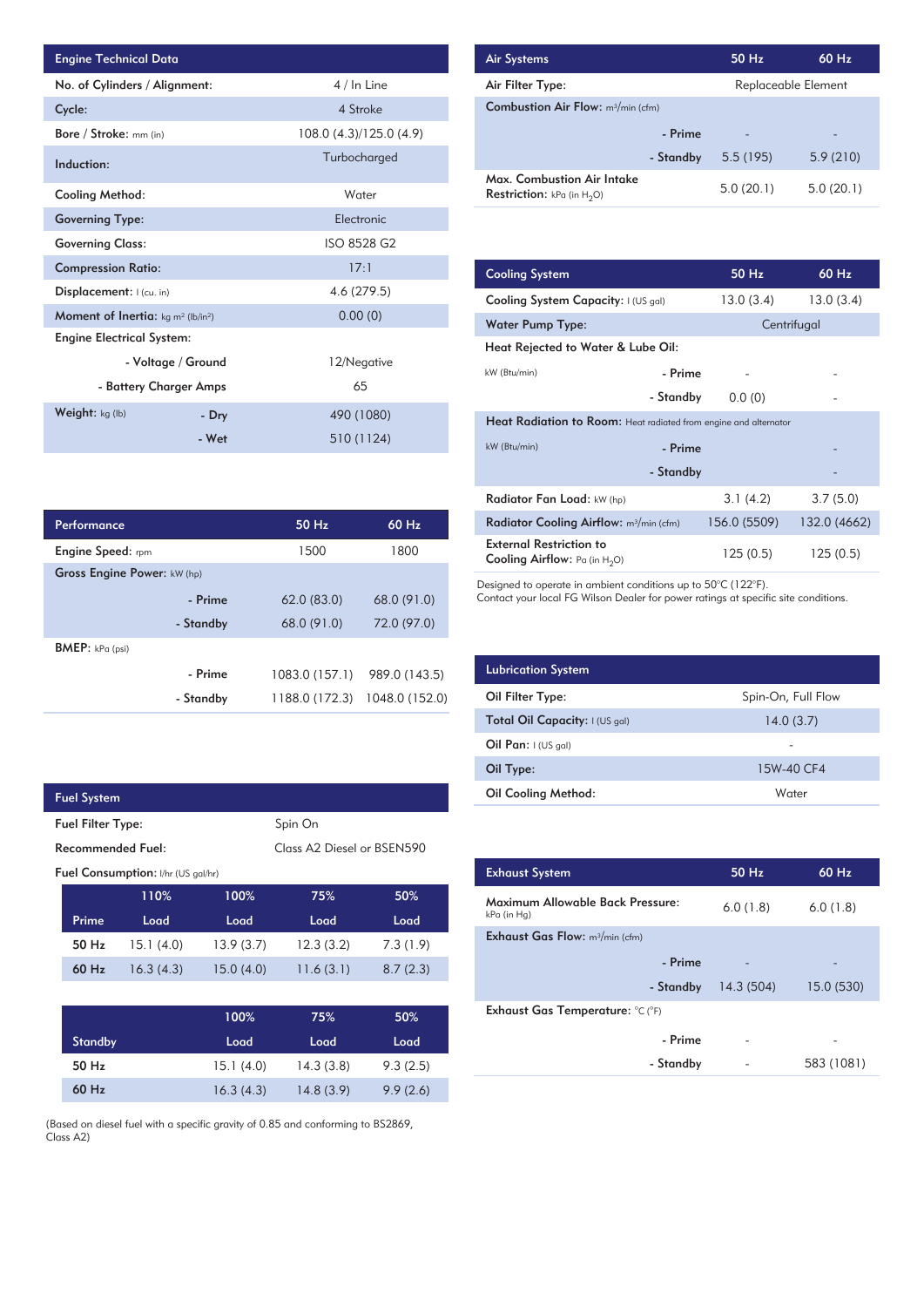| <b>Alternator Physical Data</b>   |                  |
|-----------------------------------|------------------|
| Manufactured for FG Wilson by:    | Marelli          |
| Model:                            | <b>MJB200MB4</b> |
| No. of Bearings:                  |                  |
| <b>Insulation Class:</b>          | Н                |
| <b>Winding Pitch Code:</b>        | $2/3 - MO$       |
| Wires:                            | 12               |
| <b>Ingress Protection Rating:</b> | IP <sub>23</sub> |
| <b>Excitation System:</b>         | <b>SHUNT</b>     |
| <b>AVR Model:</b>                 | Mark V           |

| <b>Alternator Operating Data</b>          |                                                            |  |  |  |  |  |  |
|-------------------------------------------|------------------------------------------------------------|--|--|--|--|--|--|
| Overspeed: rpm                            | 2250                                                       |  |  |  |  |  |  |
| <b>Voltage Regulation:</b> (Steady state) | $+/- 0.5%$                                                 |  |  |  |  |  |  |
| Wave Form NEMA $=$ TIF:                   | 50                                                         |  |  |  |  |  |  |
| Wave Form IEC $=$ THF:                    | 2.0%                                                       |  |  |  |  |  |  |
| <b>Total Harmonic content LL/LN:</b>      | 2.0%                                                       |  |  |  |  |  |  |
| Radio Interference:                       | Suppression is in line with European<br>Standard EN61000-6 |  |  |  |  |  |  |
| Radiant Heat: kW (Btu/min)                |                                                            |  |  |  |  |  |  |
| $-50$ Hz                                  | 6.4(364)                                                   |  |  |  |  |  |  |
| - 60 Hz                                   | 6.9(392)                                                   |  |  |  |  |  |  |

| Alternator<br>Performance Data:           |                          |                | 50 Hz                    | 60 Hz                    |                          |  |                          |  |
|-------------------------------------------|--------------------------|----------------|--------------------------|--------------------------|--------------------------|--|--------------------------|--|
| Data Item                                 | 415/240V                 | 400/230V       | 380/220V                 | 480/277V<br>240/139V     | 380/220V                 |  | 440/254V<br>220/127V     |  |
| <b>Motor Starting</b><br>Capability* kVA  | 104                      | 97             | 87                       | 116                      | 73                       |  | 97                       |  |
| <b>Short Circuit</b><br><b>Capacity %</b> | $\overline{\phantom{a}}$ | $\overline{a}$ | $\overline{\phantom{a}}$ | $\overline{\phantom{a}}$ | $\overline{\phantom{a}}$ |  | $\overline{\phantom{0}}$ |  |
| <b>Reactances: Per Unit</b>               |                          |                |                          |                          |                          |  |                          |  |
| Xd                                        | 2.778                    | 2.990          | 3.313                    | 2.683                    | 3.264                    |  | 3.193                    |  |
| X'd                                       | 0.234                    | 0.252          | 0.279                    | 0.226                    | 0.361                    |  | 0.270                    |  |
| $X^{\prime\prime}$ d                      | 0.090                    | 0.097          | 0.108                    | 0.087                    | 0.139                    |  | 0.104                    |  |

Reactances shown are applicable to prime ratings.

\*Based on 30% voltage dip at 0.0 power factor and SHUNT excitation.

| Output Ratings Technical Data 50 Hz |      |          |      |         |          |        | Output Ratings Technical Data 60 Hz |      |
|-------------------------------------|------|----------|------|---------|----------|--------|-------------------------------------|------|
| Voltage<br>Prime:                   |      | Standby: |      | Voltage |          | Prime: | Standby:                            |      |
|                                     | kVA  | kW       | kVA  | kW      |          | kVA    | kW                                  | kVA  |
| 415/240V                            | 65.0 | 52.0     | 72.0 | 57.6    | 480/277V | 70.0   | 56.0                                | 77.5 |
| 400/230V                            | 65.0 | 52.0     | 72.0 | 57.6    | 220/127V | 70.0   | 56.0                                | 77.5 |
| 380/220V                            | 65.0 | 52.0     | 72.0 | 57.6    | 380/220V | 70.0   | 56.0                                | 77.5 |
|                                     |      |          |      |         |          |        |                                     |      |
|                                     |      |          |      |         |          |        |                                     |      |
|                                     |      |          |      |         | 440/254V | 70.0   | 56.0                                | 77.5 |
|                                     |      |          |      |         |          |        |                                     |      |
|                                     |      |          |      |         |          |        |                                     |      |
|                                     |      |          |      |         | 240/139V | 70.0   | 56.0                                | 77.5 |
|                                     |      |          |      |         |          |        |                                     |      |
|                                     |      |          |      |         |          |        |                                     |      |
|                                     |      |          |      |         |          |        |                                     |      |